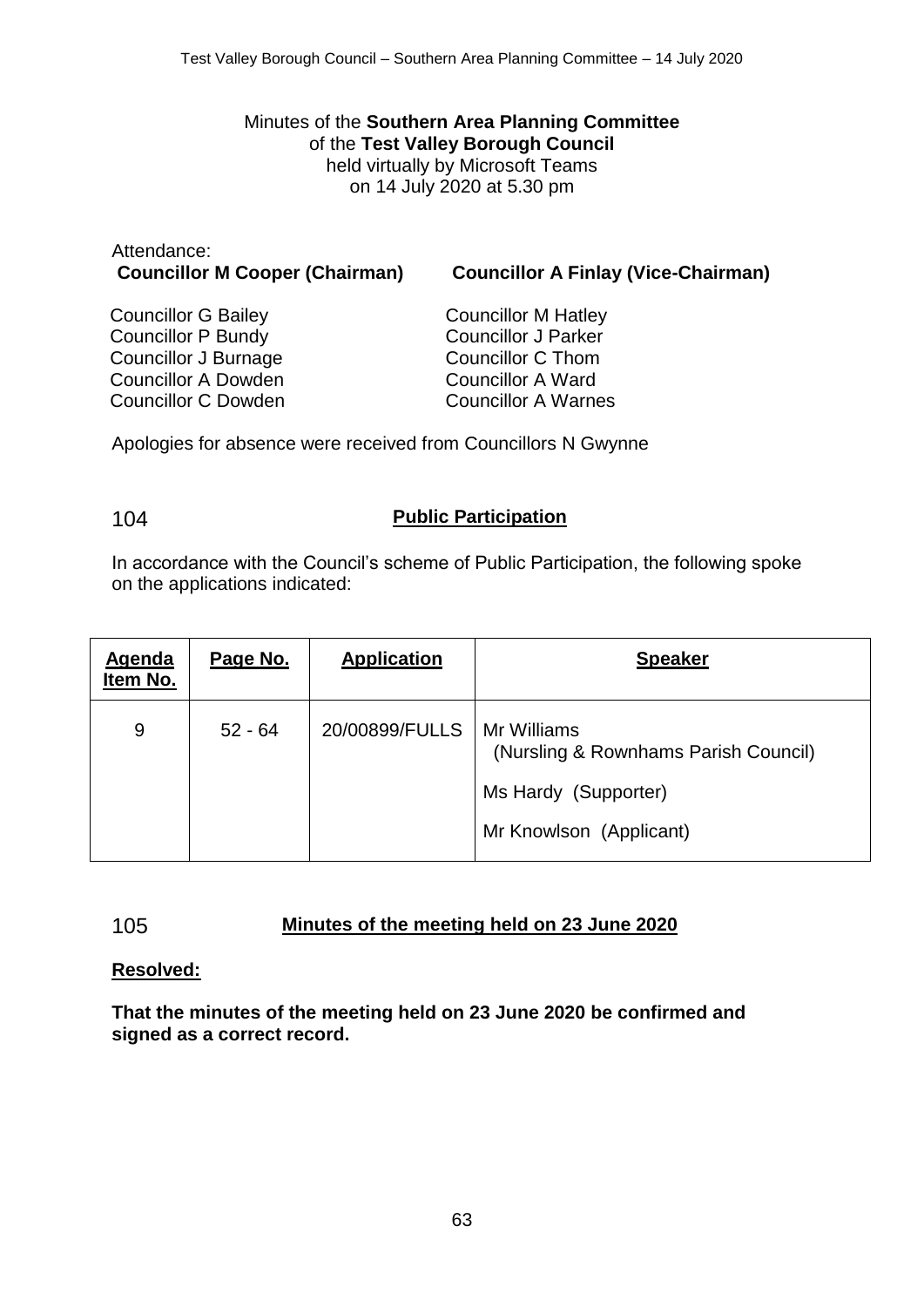#### 106 **16/02432/OUTS**

| <b>APPLICATION NO.</b>  | 16/02432/OUTS                                            |
|-------------------------|----------------------------------------------------------|
| <b>APPLICATION TYPE</b> | <b>OUTLINE APPLICATION - SOUTH</b>                       |
| <b>REGISTERED</b>       | 05.10.2016                                               |
| <b>APPLICANT</b>        | The Ashfield Partnership                                 |
| <b>SITE</b>             | Hoe Farm, Hoe Lane, North Baddesley, SO52 9NH,           |
|                         | <b>NORTH BADDESLEY / NURSLING AND ROWNHAMS</b>           |
| <b>PROPOSAL</b>         | Outline application for up to 300 dwellings with         |
|                         | associated open space, roads, parking, service           |
|                         | infrastructure, allotments and landscaping and potential |
|                         | for ancillary uses including employment, retail and      |
|                         | health provision; along with the creation of new         |
|                         | vehicular access points to Hoe Lane and Sylvan Drive.    |
| <b>AMENDMENTS</b>       | Additional information received 10/09/19 & 18/05/20      |
| <b>CASE OFFICER</b>     | Mr Paul Goodman                                          |

**Delegated to the Head of Planning & Building for the completion of a legal agreement to secure the following:**

 **Provision of 40% affordable housing on site and financial contribution**

**to partial units, with final tenure and mix to be agreed;**

- **Financial contribution to and provision of off-site highways works;**
- **Financial contribution towards education provision;**
- **Financial contribution towards health care provision;**
- **Provision and future maintenance arrangements of on-site POS;**
- **Financial contribution to off-site POS.**
- **Secure pedestrian and cycle access through the site to link with the SANG;**
- **Delivery, retention and future management of the SANG;**
- **Financial contribution to mitigate impact on the Solent and Southampton Water SPA unless a suitable alternative mitigation scheme is agreed;**
- **Secure public access to on-site woodland;**
- **Secure offsite mitigation strategy to mitigate the effect of nitrates on the nature conservation interests of the Solent in the form of a wetland scheme, of an area of 6900sqm, in accordance with the proposed offsite mitigation strategy. The number of dwellings occupied prior to the provision of the mitigation is to be limited to 96.**

**Then, OUTLINE PERMISSION subject to:**

**1. Prior to the commencement of the development hereby approved, a Development Parcel Plan shall be submitted to and approved in writing by the Local Planning Authority. Reason: For the avoidance of doubt and in the interests of proper planning.**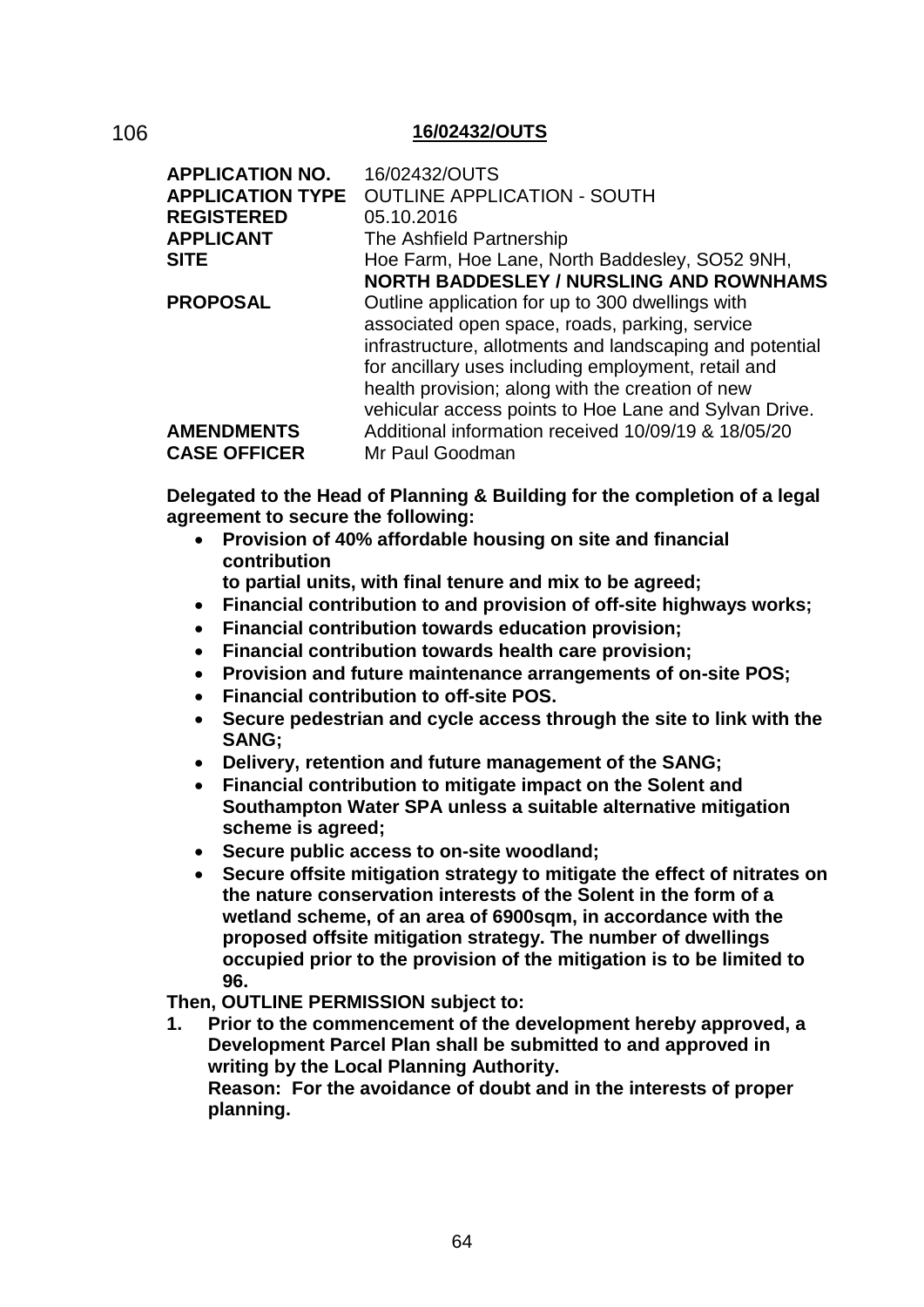- **2. Applications for the approval of all the reserved matters referred to herein shall be made within a period of three years from the date of this permission. The development to which the permission relates shall be begun not later than whichever is the later of the following dates:**
	- **i) five years from the date of this permission: or**
	- **ii) two years from the final approval of the said reserved matters, or, in the case of approval on different dates, the final approval of the last such matter to be approved.**

**Reason: To comply with the provision of S.92 of the Town & Country Planning Act 1990.**

**3. Approval of the details of the layout, scale and appearance of the building(s) and the landscaping of the site (herein after called "the reserved matters") within each development parcel shall be submitted to and approved in writing by the local planning authority in writing before the development is commenced in that development parcel.**

**Reason: To comply with Article 4 of the Town and Country Planning (General Management Procedure) (England) Development Procedure) Order 2015 (or any order revoking and re-enacting that Order).**

- **4. The development hereby approved shall be carried out in accordance with the following approved plans: Site Location Plan: 073\_DI\_59.4 Junction Drawings: 3243/SK/006B, 007B, 008B & 009A Reason: For the avoidance of doubt and in the interests of proper planning.**
- **5. No development shall take place above DPC level within a Development Parcel unless and until a schedule of materials and finishes and samples of such materials and finishes to be used for external walls and roofs (including windows and doors) of the proposed buildings have been submitted to and approved by the Local Planning Authority and the materials so approved shall be used in the construction of the development within that Development Parcel.**

**Reason: To ensure the development has a satisfactory external appearance in the interest of visual amenities in accordance with Test Valley Borough Revised Local Plan (2016) Policy E1.**

**6. Notwithstanding the provisions set out within the Aspect Tree Consultancy Arboricultural Impact Assessment reference 03657- HOE.LANE-AIA.TCP.WMP-2016 no development within a Development Parcel shall take place until an updated arboricultural method statement reflecting the removal and replacement of the identified trees has been submitted to and approved in writing by the Local Planning Authority for that Parcel. Development shall be undertaken in accordance with the approved method statement. Reason: To ensure the enhancement of the development by the retention of existing trees and natural features during the construction phase in accordance with Test Valley Borough Revised Local Plan policy E2.**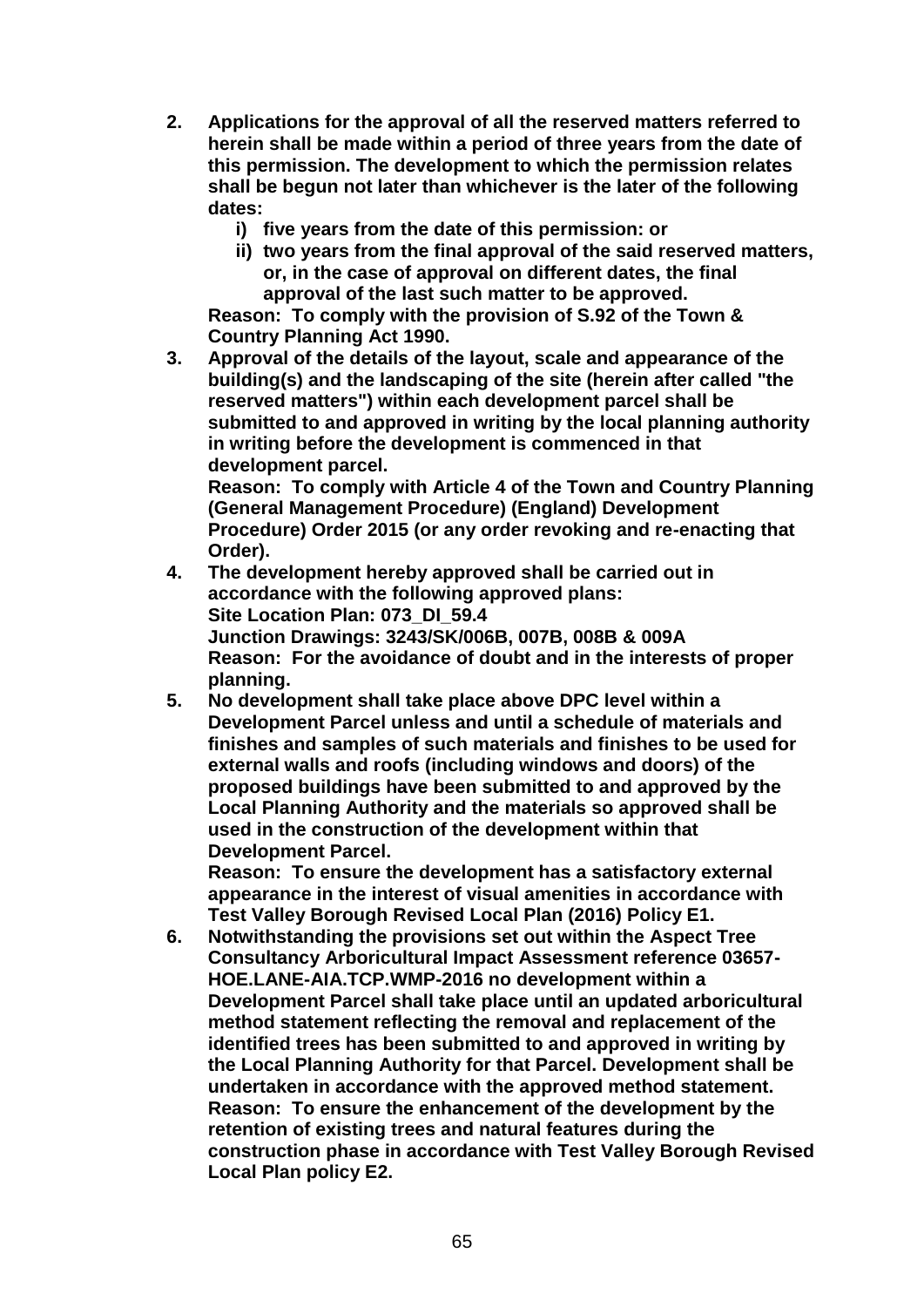**7. Tree protective measures installed (in accordance with the tree protection condition 6) shall be maintained and retained for the full duration of works or until such time as agreed in writing with the Local Planning Authority. No activities, nor material storage, nor placement of site huts or other equipment what-so-ever shall take place within the barrier.** 

**Reason: To ensure the avoidance of damage to existing trees and natural features during the construction phase in accordance with Test Valley Borough Revised Local Plan policy E2.**

- **8. All service routes, drain runs, soakaways or excavations in connection with the development hereby permitted shall remain wholly outside the tree protective barrier. Reason: To ensure the avoidance of damage to existing trees and natural features during the construction phase in accordance with Test Valley Borough Revised Local Plan policy E2.**
- **9. Prior to the commencement of development in a Development Parcel, a detailed Biodiversity Management Plan (BMP) shall be submitted to and approved in writing by the Local Planning Authority. The Parcel shall subsequently be managed in accordance with any such approved details. Reason: To conserve and enhance biodiversity, in accordance with Test Valley Borough Revised Local Plan policy E5.**
- **10. Prior to the commencement of development in a Development Parcel a detailed lighting strategy, including within the site and new street lighting shall be submitted to and approved in writing by the Local Planning Authority for that Parcel. Development shall subsequently proceed in accordance with any such approved details.**

**Reason: To avoid impacts to bats, in accordance with Test Valley Borough Revised Local Plan policy E5.** 

- **11. No works pursuant to this permission shall commence in a Development Parcel until there has been submitted to and approved in writing by the local planning authority the following for that Parcel:**
	- **(a) a desk top study documenting all the previous and existing land uses of the site and adjacent land in accordance with national guidance as set out in Contaminated Land Research Report Nos. 2 and 3 and BS10175:2001 -Investigation of Potentially Contaminated Sites - Code of Practice; and (unless otherwise agreed in writing by the local planning authority)**
	- **(b) a site investigation report documenting the ground conditions of the site and incorporating chemical and gas analysis identified as appropriate by the desk top study in accordance with BS10175;and (unless otherwise agreed in writing by the local planning authority)**
	- **(c) a detailed scheme for remedial works and measures to be undertaken to avoid risk from contaminated land and/or gases when the site is developed and proposals for future**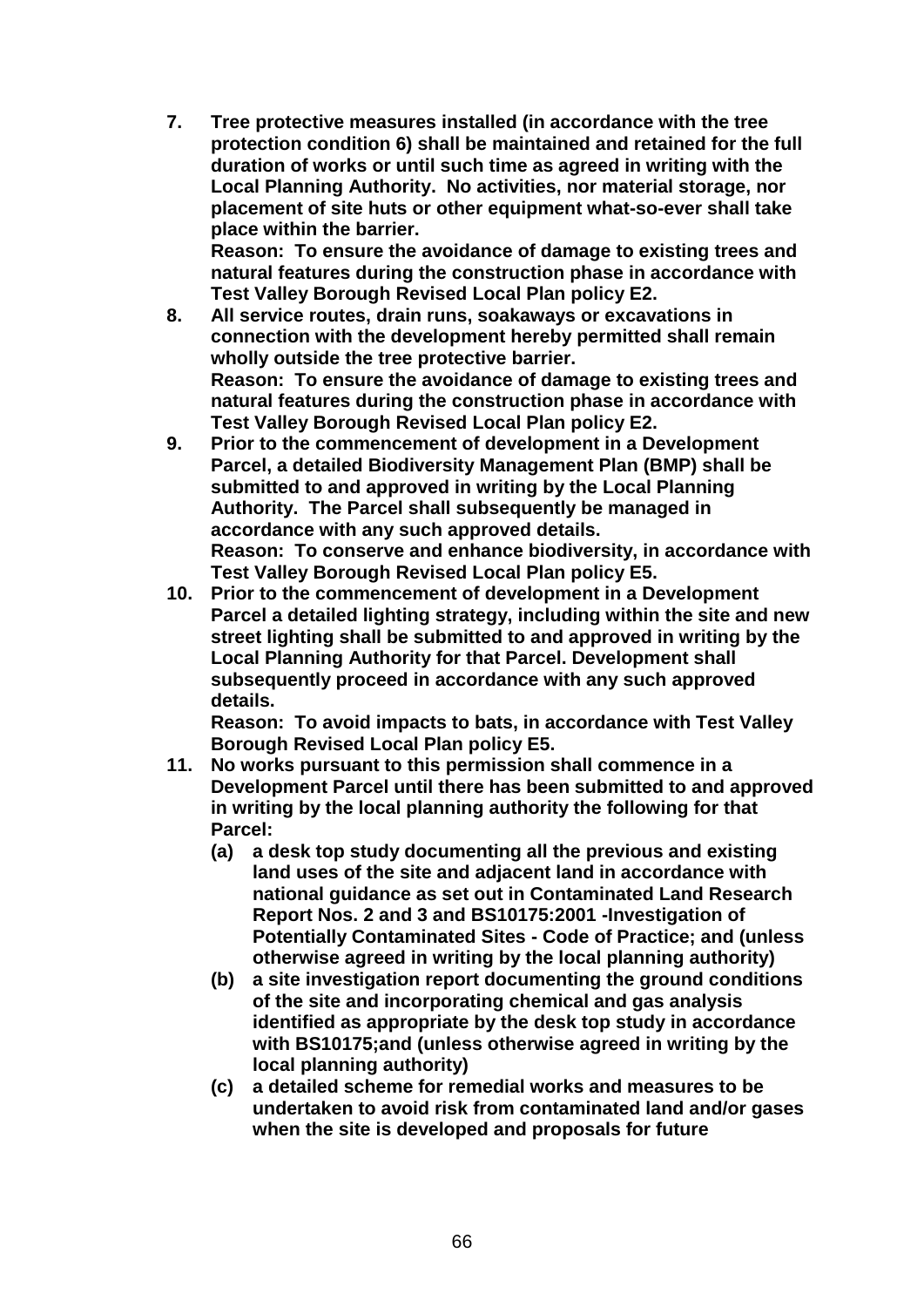**maintenance and monitoring. Such a scheme shall include nomination of a competent person to oversee the implementation of the works.**

**The development hereby permitted shall not be occupied or brought into use in the relevant Development Parcel until there has been submitted to the local planning authority verification by a competent person approved under the provisions of condition 12(i) (c) that any remediation scheme required and approved under the provisions of this condition has been implemented fully in accordance with the approved details (unless with the written agreement of the local planning authority in advance of implementation). Unless agreed in writing by the local planning authority such verification shall comprise:**

- **a) as built drawings of the implemented scheme;**
- **b) photographs of the remediation works in progress;**
- **c) certificates demonstrating that imported and/or material left in situ is free from contamination;**
- **d) thereafter the scheme shall be monitored and maintained in accordance with the scheme approved under condition (I) c. Reason: To ensure a safe living/working environment in accordance with Test Valley Borough Revised Local Plan 2016 policy E8.**
- **12. There shall be no construction or demolition works, no machinery shall be operated, no processes carried out and no deliveries received or dispatched outside the following times: 07:30 to 18:00 hours Monday to Friday and 08:00 to 13:00 hours on Saturday. In addition, no such activities shall take place on Sundays, Bank or Public holidays.**

**Reason: In the interests of the amenities of neighbouring properties in accordance with Test Valley Borough Revised Local Plan 2016 policies E8 and LWH4.**

**13. No development shall take place in a Development Parcel unless or until a Construction Traffic & Environmental Management Plan has been submitted to, and approved in writing by, the Local Planning Authority. The Traffic & Environmental Management Plan shall cover the control of noise and dust during the demolition, site preparation and construction phases of development. It shall also include full details of the layout for the parking and manoeuvring onsite of contractor's and delivery vehicles during the construction period and the routing of construction traffic to and from the site. Work shall be undertaken in accordance with the approved Construction Environmental Management Plan for the relevant Development Parcel. Reason: In the interests of local amenities and of neighbouring properties in accordance with Test Valley Borough Revised Local Plan 2016 policies E8 and LWH4, to avoid, mitigate and compensate for impacts to biodiversity, in accordance with Policy E5 and in the interest of highway safety in accordance with policy T1.**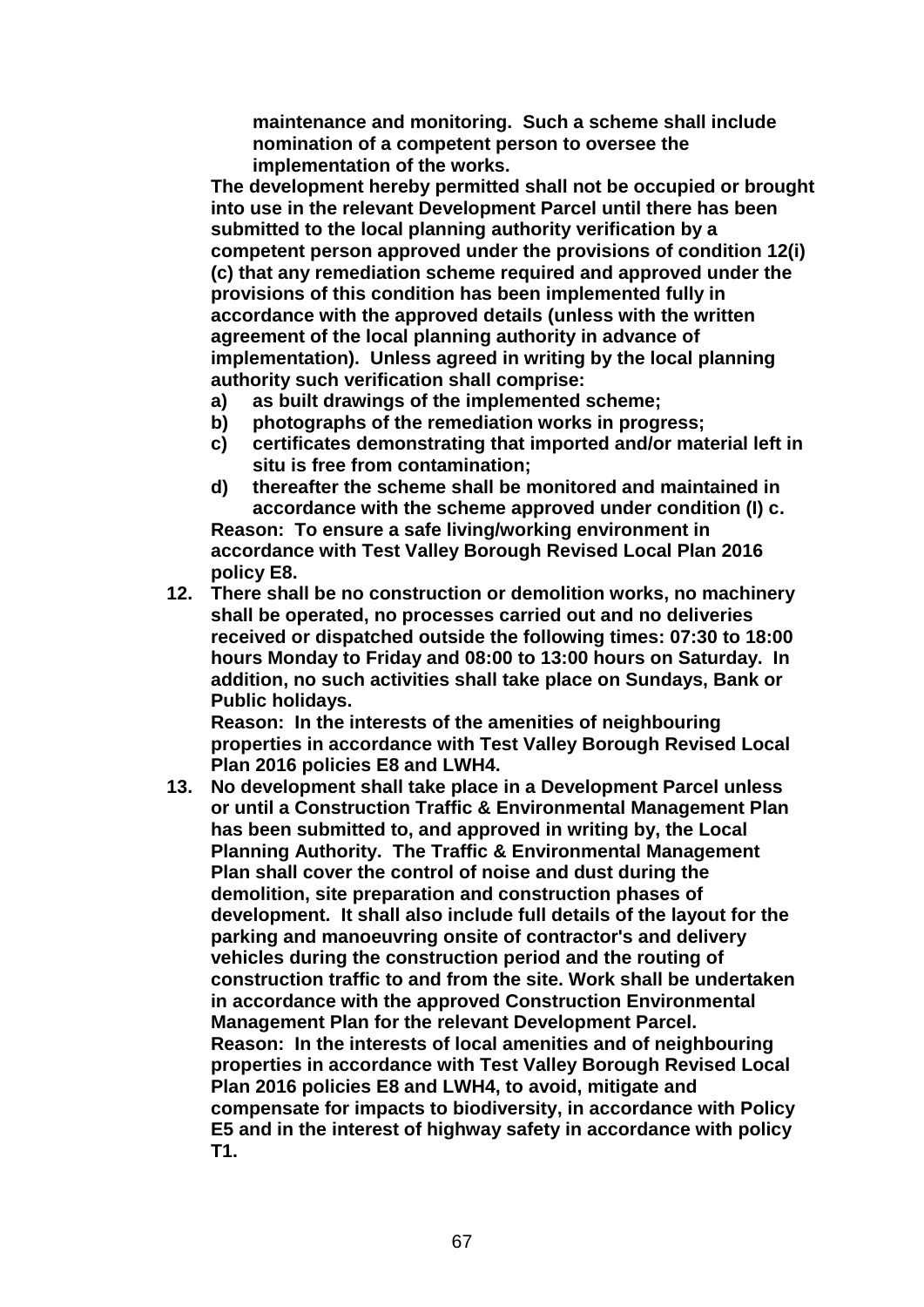- **14. Prior to the commencement of development detailed proposals for the sustainable disposal of foul and surface water and any trade effluent shall be submitted to and approved in writing by the Local Planning Authority. The agreed details shall be fully implemented before the first occupation of the dwellings. Reason: To ensure a satisfactory form of development and in the interest of local amenities in accordance with Test Valley Borough Revised Local Plan 2016 policy E7.**
- **15. No development in a Development Parcel shall be commenced until details, including plans and cross sections, shall be submitted to and approved by the Local Planning Authority of the existing and proposed ground levels of the development and the boundaries of the site and the height of the ground floor slab and damp proof course in relation thereto. Development shall be undertaken in accordance with the approved details. Reason: To ensure satisfactory relationship between the new development and the adjacent buildings, amenity areas and trees in accordance with Test Valley Borough Revised Local Plan (2016) Policy E1.**
- **16. The development hereby approved shall be designed and built to meet Regulation 36 2 (b) requirement of 110 litres/person/day water efficiency set out in part G2 of Building Regulations 2015. Reason: In the interests of improving water usage efficiency in accordance with policy E7 of the Test Valley Borough Revised Local Plan 2016.**
- **17. No development in a Development Parcel shall be commenced until details of roads, footways, footpaths and cycleways to be offered to HCC for adoption, shall have approved in writing by the Local Planning Authority.**

**Details shall include:** 

- **a) the width, alignment, gradient and surface materials including all relevant horizontal and longitudinal cross sections showing existing and proposed levels**
- **b) the type of street lighting including calculations, contour illumination plans and means to reduce light pollution the method of surface water drainage including local sustainable disposal.**

**Development shall be undertaken in accordance with the approved details.**

**Reason: To ensure that the roads, footway, footpath, cycleway, street lighting and surface water drainage are constructed and maintained to an appropriate standard to serve the development in accordance with Test Valley Borough Revised Local Plan 2016 policy T1.**

**18. No development above DPC level of the first unit to be constructed shall commence until the Local Planning Authority shall have approved in writing a Quality Audit incorporating a Stage 1 Safety Audit, as recommended in Manual for Streets published by the Chartered Institute for Highways and Transportation.**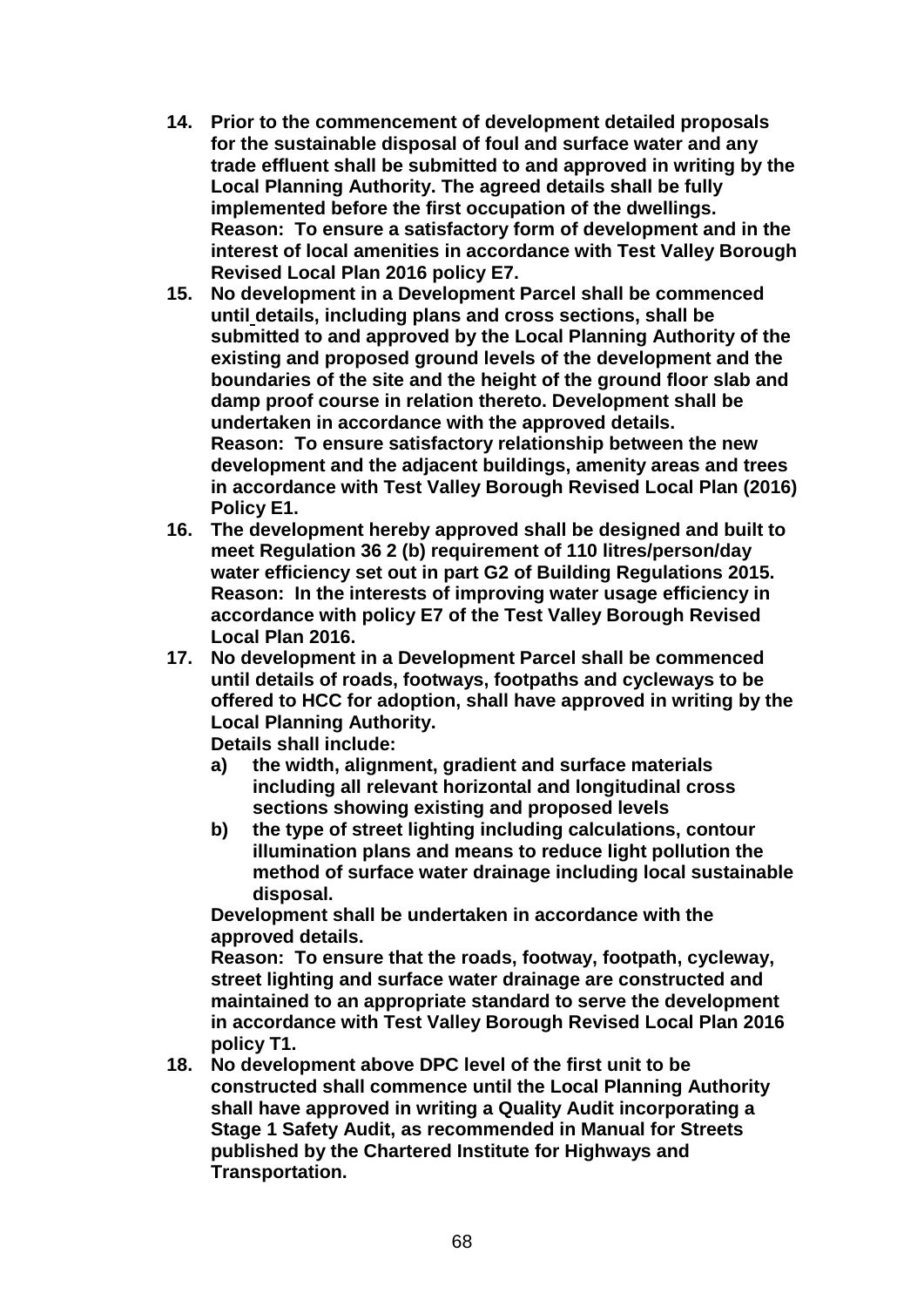**Reason: To ensure that the highways works are provided to an appropriate standard to serve the development in accordance with Test Valley Borough Revised Local Plan 2016 Policy T1.**

**19. Prior to the commencement of development details of the means of access to the existing adopted highways, including the layout and sight lines, shall, if they are to differ from details in the approved plans referred to in Condition 5 above, be submitted to and approved in writing by the Local Planning Authority. The approved details shall be fully implemented before the start of the abutting development/use commences of the access and retained as such at all times.**

**Reason: To ensure that the access into the site is provided to an appropriate standard to serve the development in accordance with Test Valley Borough Revised Local Plan 2016 Policy T1.**

**20. Full details of the vehicle cleaning measures proposed to prevent mud and spoil from vehicles leaving the site shall be submitted in writing to the Local Planning Authority for written approval prior to the commencement of the development. The approved measures shall be implemented before the development commences. Once the development has been commenced, these measures shall be used by all vehicles leaving the site and maintained in good working order for the duration of the development. No vehicle shall leave the site unless its wheels have been cleaned sufficiently to prevent mud and spoil being carried on to the public highway. Reason: In the interest of highway safety in accordance with Test** 

**Valley Borough Revised Local Plan 2016 Policy T1.**

- **21. No construction of any dwelling hereby approved shall commence in a Development Parcel until an Employment and Skills Plan has first been submitted to and approved by the Local Planning Authority for that Parcel. The Plan shall be based on the CITB Client Based Approach (or such other standard as may supersede it) and shall include the requirements of the CITB schedule for residential development that applies to the value of the development at the time the Plan is submitted. Reason: To ensure that the development contributes to construction skills training having regard to policy ST1 of the Test Valley Borough Revised Local Plan 2016.**
- **22. No development authorised by this permission shall begin until the local planning authority has approved in writing a full scheme of works for the provision of passing places and widening works to Hoe Lane. The construction of the development shall not begin until those works have been completed in accordance with the local planning authority's approval and have been certified in writing as complete by or on behalf of the local planning authority.**

**Reason: To ensure that the highways works are provided to an appropriate standard to serve the development and its construction in accordance with Test Valley Borough Revised Local Plan (2016) Policy T1.**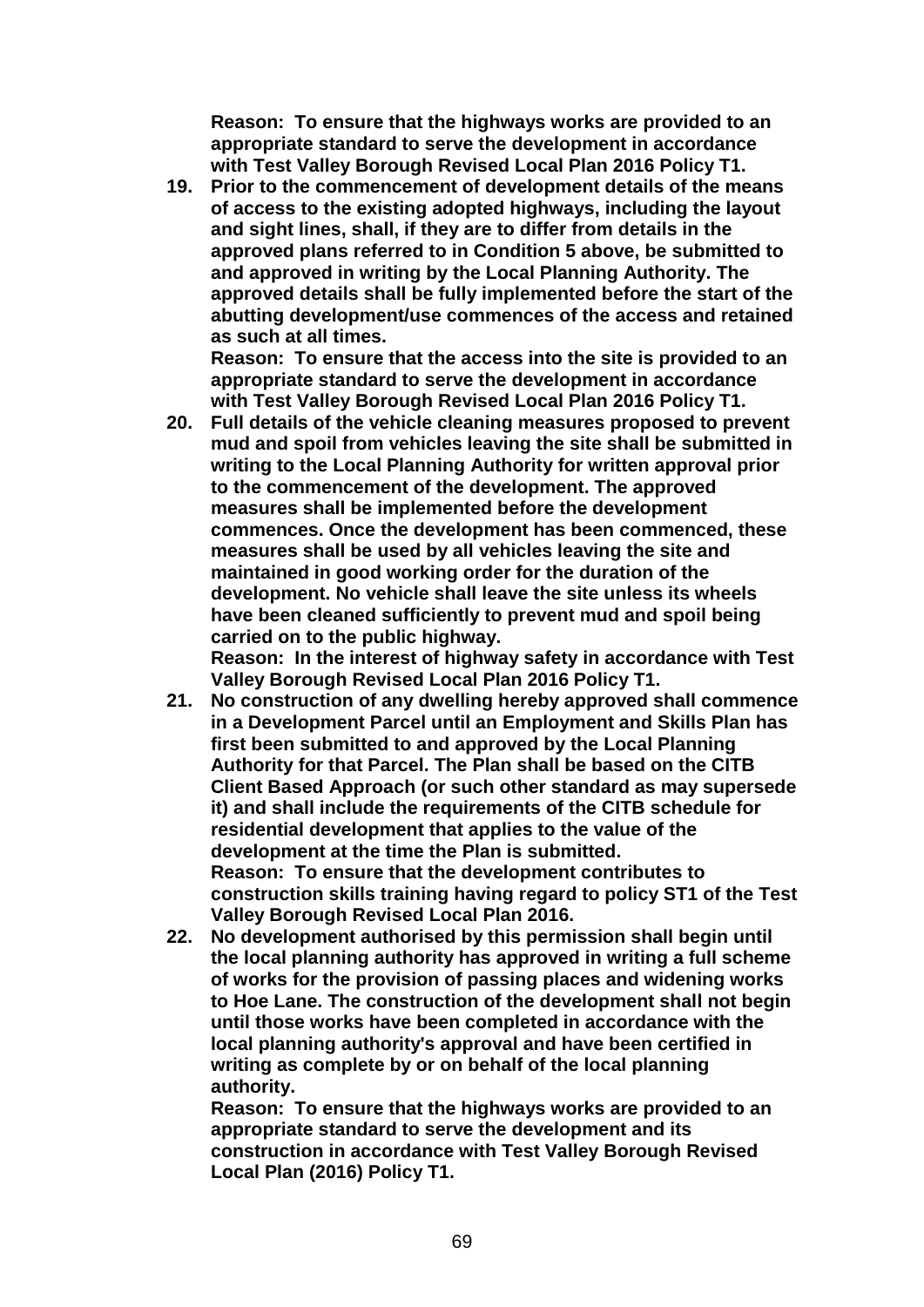**23. Notwithstanding the highways works shown on Drawing 3243-SK-04-B Rev H no development shall take place until a revised plan with the addition of a further formalised passing place opposite the central access to the development on Hoe Lane and adjacent to the access to the allotments has been submitted to and approved in writing by the local planning authority. Highways improvement works shall be carried out in accordance with the approved details.** 

**Reason: To ensure that the highways works are provided to an appropriate standard to serve the development and its construction in accordance with Test Valley Borough Revised Local Plan (2016) Policy T1.** 

**Notes to applicant:**

- **1. The development hereby permitted shall be carried out and completed strictly in accordance with the submitted plans, specifications and written particulars for which permission is hereby granted or which are subsequently submitted to, and approved in writing by, the Local Planning Authority and in compliance with any conditions imposed by the Local Planning Authority.**
- **2. In reaching this decision Test Valley Borough Council (TVBC) has had regard to paragraphs 186 and 187 of the National Planning Policy Framework and takes a positive and proactive approach to development proposals focused on solutions. TVBC work with applicants and their agents in a positive and proactive manner offering a pre-application advice service and updating applicants/agents of issues that may arise in dealing with the application and where possible suggesting solutions.**
- **3. Bats and their roosts receive strict legal protection under the Wildlife and Countryside Act 1981 (as amended) and the Conservation of Habitats and Species Regulations 2010 (as amended). All work must stop immediately if bats, or evidence of bat presence (e.g. droppings, bat carcasses or insect remains), are encountered at any point during this development. Should this occur, further advice should be sought from Natural England and/or a professional ecologist.**
- **4. Birds nests, when occupied or being built, receive legal protection under the Wildlife and Countryside Act 1981 (as amended). It is highly advisable to undertake clearance of potential bird nesting habitat (such as hedges, scrub, trees, suitable outbuildings etc.) outside the bird nesting season, which is generally seen as extending from March to the end of August, although may extend longer depending on local conditions. If there is absolutely no alternative to doing the work in during this period then a thorough, careful and quiet examination of the affected area must be carried out before clearance starts. If occupied nests are present then work must stop in that area, a suitable (approximately 5m) stand-off maintained, and clearance can only recommence once the nest becomes unoccupied of its own accord.**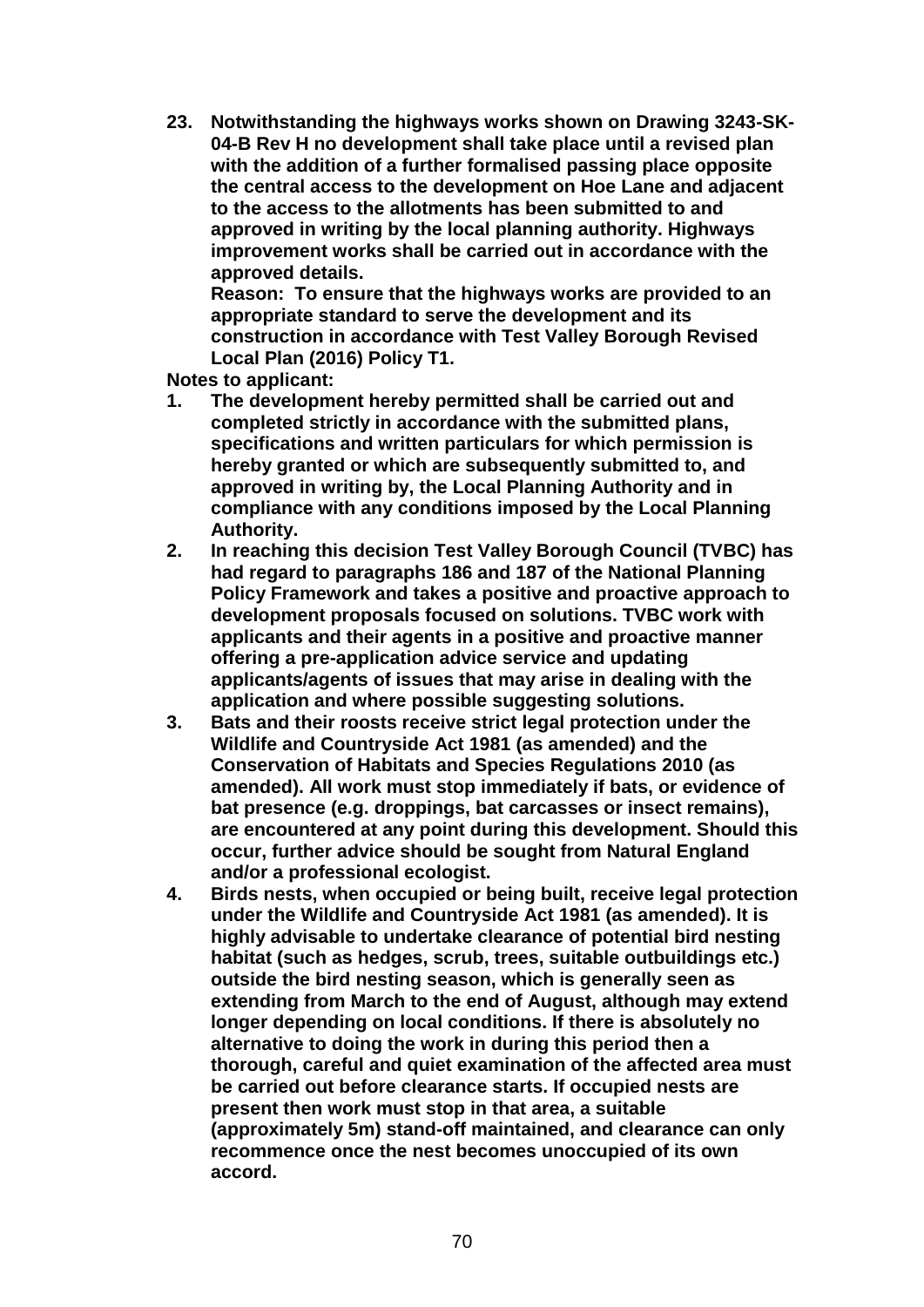- **5. The applicant/developer should enter into a formal agreement with Southern Water to provide necessary sewerage infrastructure required to service this development. The applicant/developer should contact Southern Water, Sparrowgrove House, Sparrowgrove, Otterbourne, Hampshire, SO21 2SW (Tel: 0330 303 0119) or www.southernwater.co.uk in order to progress the required infrastructure.**
- **6. A formal application for connection to the water supply is required in order to service this development. The applicant/developer should contact Southern Water, Sparrowgrove House, Sparrowgrove, Otterbourne, Hampshire, SO21 2SW (Tel: 0330 303 0119) or www.southernwater.co.uk in order to progress the connection.**
- **7. Any culverted watercourse requires the consent of Hampshire County Council; it is the responsibility of those proposing the works to obtain this separate consent and to make sure that any proposals do not adversely affect flows or ecological impacts on the watercourse.**

### 107 **18/01680/OUTS**

| <b>APPLICATION NO.</b><br><b>APPLICATION TYPE</b><br><b>REGISTERED</b><br><b>APPLICANT</b><br><b>SITE</b> | 18/01680/OUTS<br><b>OUTLINE APPLICATION - SOUTH</b><br>28.06.2018<br>Mr Francis, Country Homes Guildford Ltd<br>Pure 8 Tyre Tech Limited, Ashfield Sawmill,<br>Southampton Road, SO51 9NJ ROMSEY EXTRA                                                                                                                                                                                   |
|-----------------------------------------------------------------------------------------------------------|------------------------------------------------------------------------------------------------------------------------------------------------------------------------------------------------------------------------------------------------------------------------------------------------------------------------------------------------------------------------------------------|
| <b>PROPOSAL</b>                                                                                           | Cessation of use of tyre recycling depot (waste<br>transfer station) and outline planning permission with<br>all matters reserved with the exception of access for<br>the development of 29 no. residential units (Use Class<br>C3)                                                                                                                                                      |
| <b>AMENDMENTS</b>                                                                                         | Viability Assessment- 05/07/2018<br>Additional Info- Flood Risk & Drainage- 20/07/2018<br>Additional Viability info-30/04/2019<br>Amended Plans, Statements and Transport info-<br>13/05/2019<br>Amended Plans/Info-17/09/2019<br>Additional Info- Nitrate information- 20/02/2020<br>Additional Info- Nitrate information-26/04/2020<br>Additional Info- Nitrate information-15/05/2020 |
| <b>CASE OFFICER</b>                                                                                       | Mr Mark Staincliffe                                                                                                                                                                                                                                                                                                                                                                      |

**Delegated to the Head of Planning and Building for completion of a legal agreement to secure:**

 **The retention (in perpetuity) of the off setting land together with measures for its suitable management, to ensure the scheme is nitrate neutral,**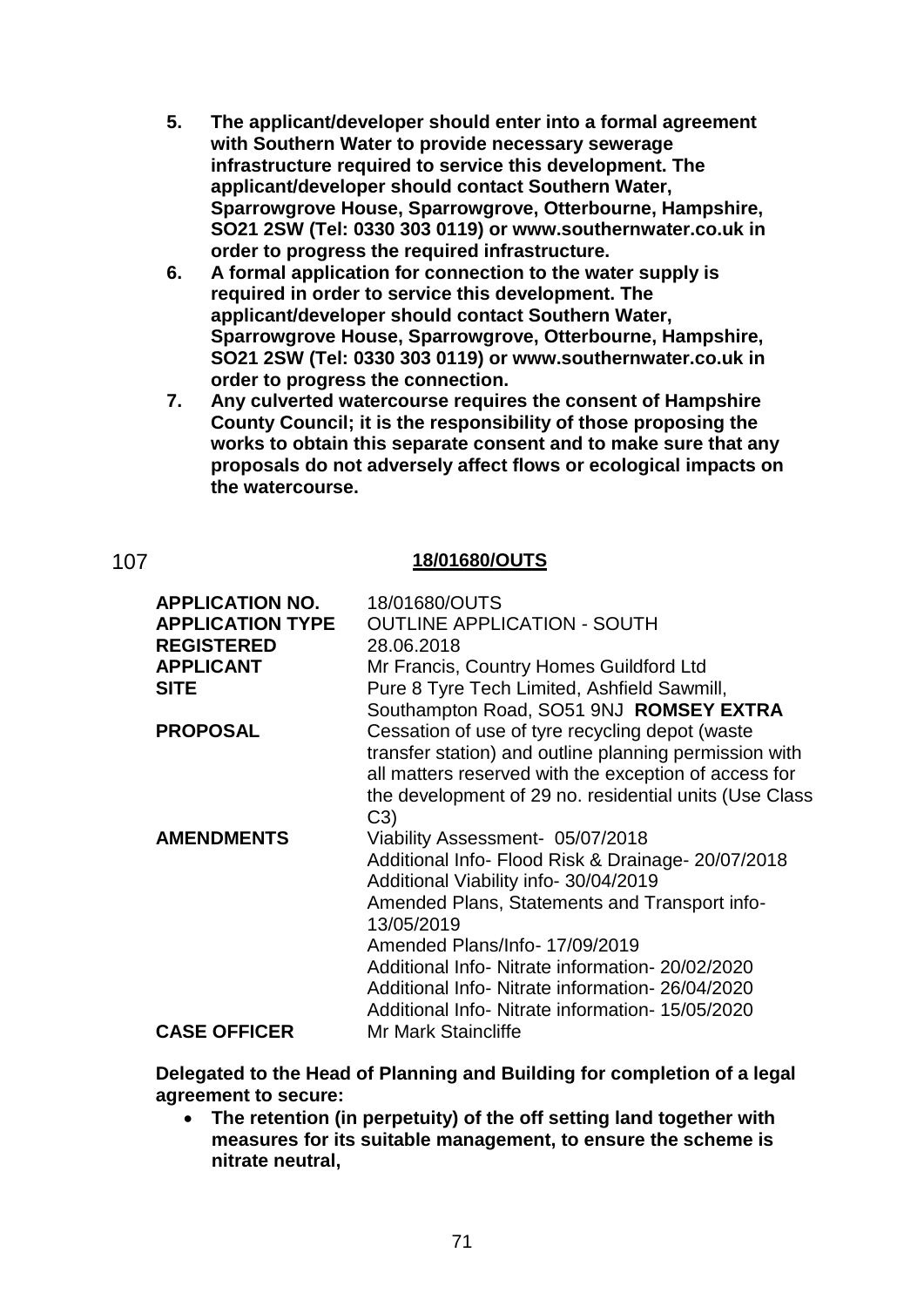- **The provision of a financial contribution towards the New Forest Special Protection Area (SPA) and**
- **The provision of a financial contribution towards the Solent and Southampton Water SPA,**
- **The provision of a review mechanism for the payment of s106 contributions towards affordable housing.**

**Then, OUTLINE PERMISSION subject to:**

- **1. Applications for the approval of all the reserved matters referred to herein shall be made within a period of three years from the date of this permission. The development to which the permission relates shall be begun not later than whichever is the later of the following dates:**
	- **i) five years from the date of this permission: or**
	- **ii) two years from the final approval of the said reserved matters, or, in the case of approval on different dates, the final approval of the last such matter to be approved.**

**Reason: To comply with the provision of S.92 of the Town & Country Planning Act 1990.**

- **2. Approval of the details of the layout, scale and appearance of the building(s), and the landscaping of the site (herein after called "the reserved matters") shall be obtained from the local planning authority in writing before the development is commenced. Reason: To comply with the Town and Country Planning (General Management Procedure) (England) Order 2015 (or any order revoking and re-enacting that Order).**
- **3. The development hereby permitted shall be limited to no more than 29 dwellings.**

**Reason: For the avoidance of doubt and in the interest of proper planning.**

- **4. No dwelling shall be occupied or brought into use until the access, highway signs and visibility splays as identified on plan number 17009-001 REV B have been provided. Within these visibility splays notwithstanding the provisions of the Town & Country Planning (General Permitted Development) Order 2015 (or any Order revoking and re-enacting that Order) no obstacles, including walls, fences and vegetation, shall exceed the height 0.75 metres above the level of the existing carriageway at any time. Reason: In the interest of highway safety in accordance with Test Valley Borough Revised Local Plan (2016) Policy T1.**
- **5. Any application for approval of reserved matters shall be accompanied by full details of existing and proposed ground levels and proposed building finished floor levels (all relative to ground levels adjoining the site). The development shall only be carried out in conformity with the approved details.**
- **6. No works pursuant to this permission shall commence until there has been submitted to and approved in writing by the local planning authority:**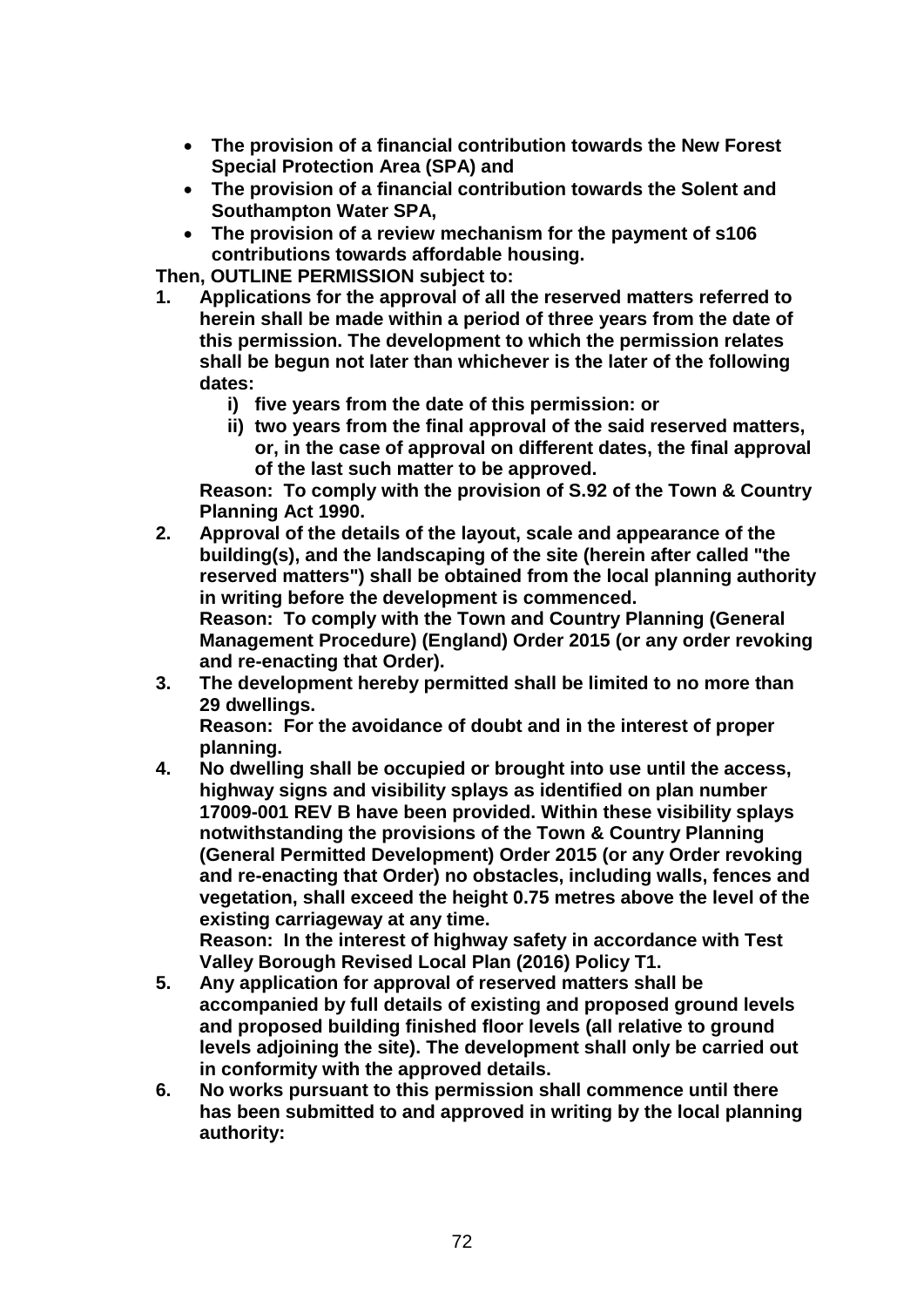- **a) a desk top study documenting all the previous and existing land uses of the site and adjacent land in accordance with national guidance as set out in Contaminated Land Research Report Nos. 2 and 3 and BS10175:2001 -Investigation of Potentially Contaminated Sites - Code of Practice; and (unless otherwise agreed in writing by the local planning authority)**
- **b) a site investigation report documenting the ground conditions of the site and incorporating chemical and gas analysis identified as appropriate by the desk top study in accordance with BS10175;and (unless otherwise agreed in writing by the local planning authority)**
- **c) a detailed scheme for remedial works and measures to be undertaken to avoid risk from contaminated land and/or gases when the site is developed and proposals for future maintenance and monitoring. Such a scheme shall include nomination of a competent person to oversee the implementation of the works.**

**The development hereby permitted shall not be occupied or brought into use until there has been submitted to the local planning authority verification by a competent person approved under the provisions of condition (I)c that any remediation scheme required and approved under the provisions of condition (I)c has been implemented fully in accordance with the approved details (unless with the written agreement of the local planning authority in advance of implementation). Unless agreed in writing by the local planning authority such verification shall comprise:**

- **a) as built drawings of the implemented scheme;**
- **b) photographs of the remediation works in progress;**
- **c) certificates demonstrating that imported and/or material left in situ is free from contamination;**
- **d) thereafter the scheme shall be monitored and maintained in accordance with the scheme approved under condition (I)c. Reason: To ensure a safe living/working environment in accordance**

**with Test Valley Borough Revised Local Plan (2016) Policy E8.**

**7. The reserved matters application(s) shall include an Arboricultural Impact Assessment and Tree Constraints Plan in respect of the existing trees situated within influencing distance of the development site. The assessment shall be submitted for the written approval of the local planning authority and shall include details of all root protection measures which shall accord with BS5837 "Trees in Relation to Demolition, Design and Construction" and a timetable for the implementation and retention of such works linked to the proposed phasing and completion of construction work. The development shall be carried out in strict accordance with the approved assessment.**

**Reason: To prevent the loss during development of important local landscape features and to ensure, so far as is practical, that development progresses in accordance with current Arboriculture best practice, in accordance with Test Valley Borough Revised Local Plan (2016) Policy E2.**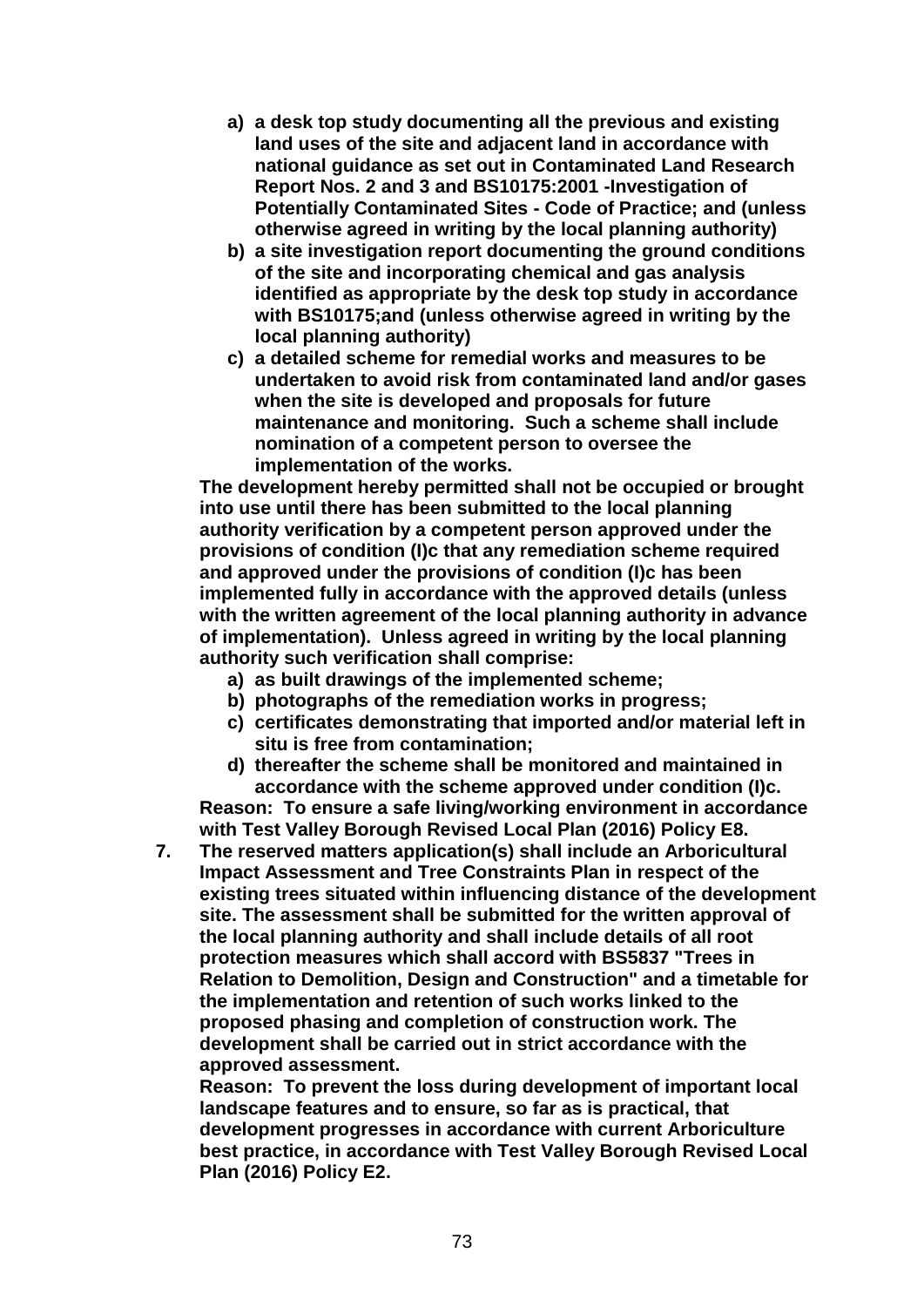**8. The reserved matters application(s) shall include details of a Landscape/Habitat Management Plan to include long-term design objectives, timings of the works, habitat creation, enhancement, management responsibilities and maintenance schedules for all landscaped areas (other than privately-owned domestic gardens). Such details shall be submitted for the written approval of the local planning authority.** 

**Reason: To ensure the favourable conservation status of bats, bats birds, protected species and wildlife in accordance with Policy E5.**

**9. The reserved matters application(s) shall include details of the provisions to be made in the development for the creation/preservation of habitats for nesting birds and bats. Such details shall be submitted for the written approval of the local planning authority and shall include artificial bird nesting boxes and artificial bat roosting sites which shall be submitted on a dwelling/building dependent bird/bat species development site plan and include details of plot numbers and the numbers of artificial bird nesting boxes and artificial bat roosting site per individual building/dwelling and type. The details shall also identify the actual wall and roof elevations into which the above provisions shall be incorporated.** 

**The artificial bird/bat boxes shall be incorporated into those individual dwellings/buildings as identified in the approved details during their construction and shall completed before and made available for use before the identified dwellings/buildings are first occupied or brought into use. The artificial bird/bat boxes shall be permanently retained thereafter.**

**Reason: To ensure the favourable conservation status of bats and birds in accordance with Policy E5.**

**10. The reserved matters application(s) shall include details of a scheme for any external building or ground mounted lighting/illumination. Such details shall be submitted for the written approval of the local planning authority and shall include luminance levels and demonstrate how any proposed external lighting has been designed and located to avoid excessive light spill/pollution. The submitted details shall also demonstrate how artificial illumination of important wildlife habitats is minimised/mitigated. External lighting shall only be provided in accordance with the** 

**approved scheme(s) and shall thereafter be retained as approved. Reason: To ensure the favourable conservation status of bats and birds in accordance with Policy E5.**

**11. Any reserved matters application shall be accompanied by a scheme detailing the removal of waste and other miscellaneous items from the site to facilitate the development including details of any waste removed from site prior to the submission of the reserved matters application. No spoil, or waste shall be deposited on the site. Reason: To protect the amenity, character and appearance of the area and to protect the adjacent Site of Importance for Nature Conservation in accordance with Test Valley Borough Revised Local Plan (2016) Policy LWH4 and E5.**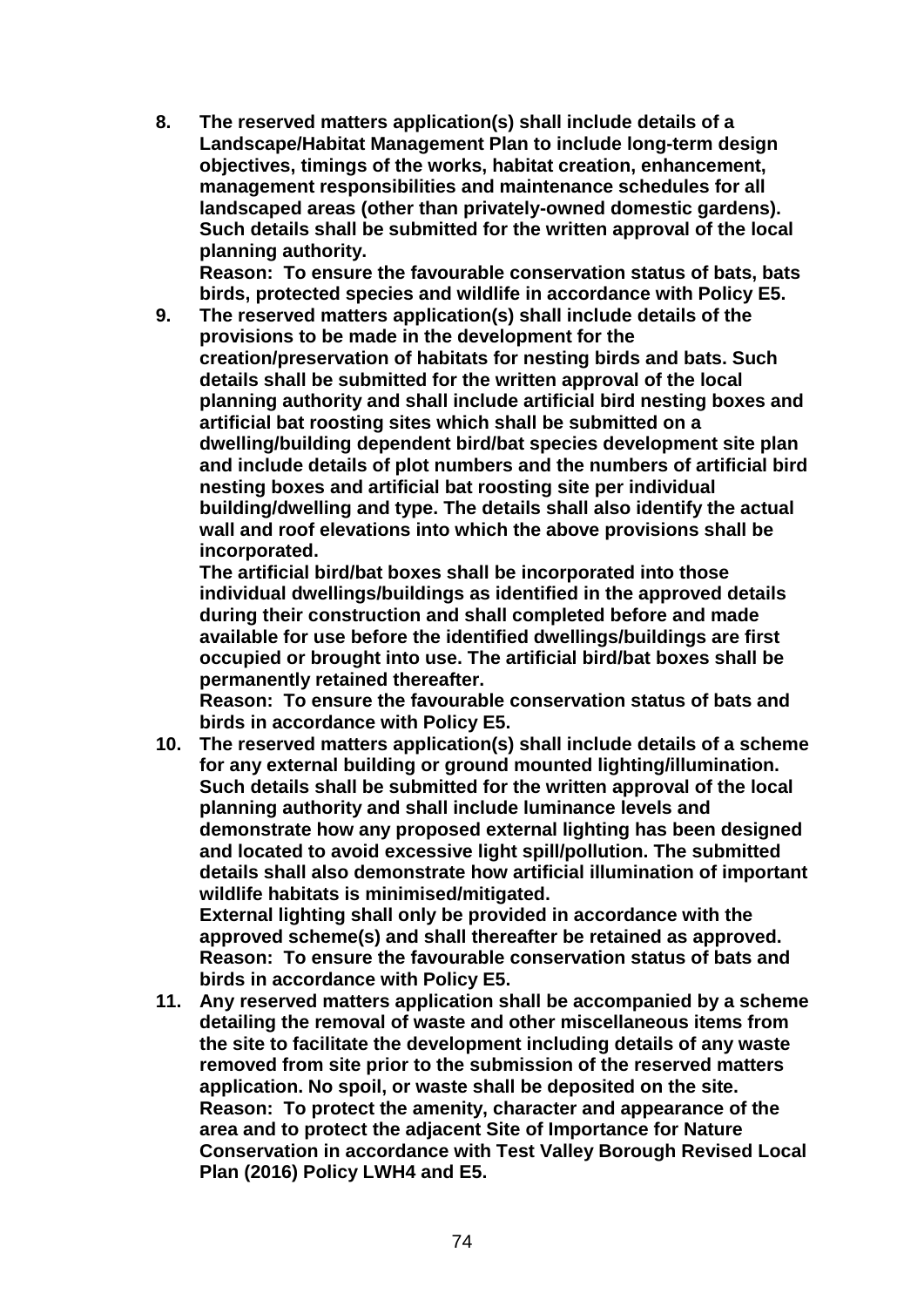- **12. Any application for approval of reserved matters shall be accompanied by a detailed surface water drainage strategy containing the following elements:**
	- **Where infiltration is used for drainage, evidence that a suitable number of infiltration tests have been completed. These need to be across the whole site; within different geologies and to a similar depth to the proposed infiltration devices. Tests must be completed according to the BRE 365 method or another recognised method including British Standard BS 5930: 2015.**
	- **Maintenance regimes of entire surface water drainage system including individual SuDS features, including a plan illustrating the organisation responsible for each element. Evidence that those responsible/adopting bodies are in discussion with the developer. For larger/phased sites, we need to see evidence of measures taken to protect and ensure continued operation of drainage features during construction.**
	- **Exceedance flows are considered in the event of the pipe being non-operational. Evidence that Exceedance flows and runoff in excess of design criteria have been considered – calculations and plans should be provided to show where above ground flooding might occur and where this would pool and flow.**
	- **Evidence that Urban Creep has been considered in the application and that a 10% increase in impermeable area has been provided.**

**Development shall be undertaken in accordance with the approved details.**

**Reason: To prevent the pollution of controlled waters in accordance with Test Valley Borough Revised Local Plan (2016) Policy E8.**

- **13. No development shall commence on site (other than demolition), until a Construction and Demolition Environmental Management Plan has been submitted to, and approved in writing by, the Local Planning Authority. The Plan shall include the following:**
	- **I. the parking of vehicles of site operatives and visitors;**
	- **II. loading and unloading of plant and materials;**
	- **III. storage of plant and materials used in constructing the development;**
	- **IV. hours of construction, including deliveries;**
	- **V. the erection and maintenance of security hoarding including decorative displays and facilities for public viewing, where appropriate;**
	- **VI. wheel washing facilities;**
	- **VII. measures to control the emission of dust and dirt during demolition and construction;**
	- **VIII. a scheme for recycling/disposing of waste resulting from demolition and construction works; and**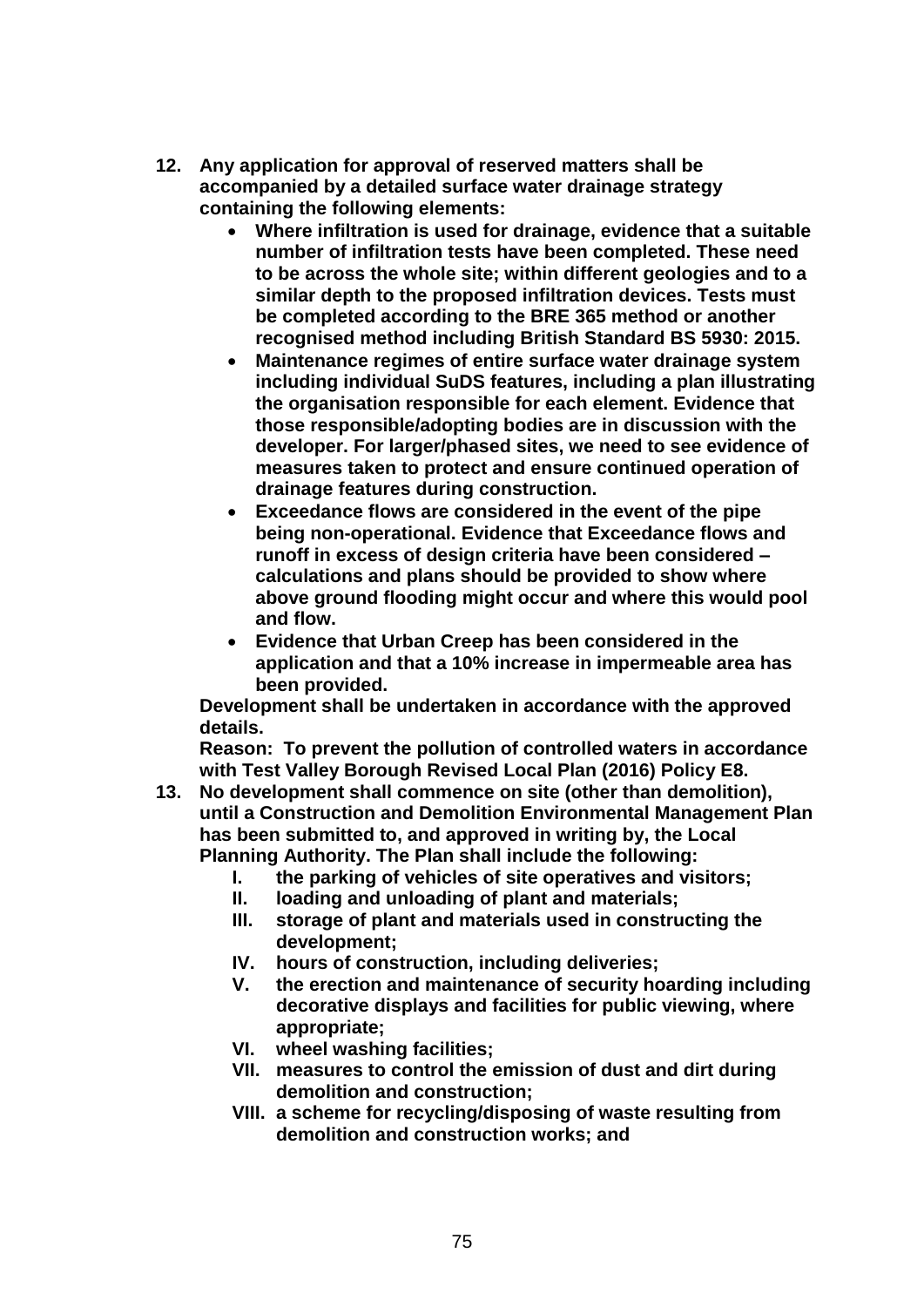**IX. measures for the protection of the natural environment The approved Statement shall be complied with in full throughout the construction period. The development shall not be carried out otherwise than in accordance with the approved construction method statement.**

**Reason: The application contained insufficient information to enable this matter to be considered prior to granting planning permission and the matter is required to be agreed with the Local Planning Authority before development commences in order that the development is undertaken in an acceptable manner, to minimise detrimental effects to the neighbouring amenities, the amenities of the area in general, detriment to the natural environment through the risks of pollution and dangers to highway safety, during the construction phase having regard to Test Valley Borough Revised Local Plan (2016) Policy E8.**

- **14. No building on any part of the development hereby permitted shall exceed 9m in height from existing ground levels. Reason: In the interest of the amenities of the area in accordance with Test Valley Borough Revised Local Plan (2016) Policy E1, E2 & E9.**
- **15. The Reserved matters and other matters for subsequent approval in relation to this development of the site shall be in accordance with the parameters and principles set out in parameter plan (ref 7633- D02revB).**

**Reason: In the interest of the amenities of the area in accordance with Test Valley Borough Revised Local Plan (2016) Policy E1, E2 & E9.**

**16. The reserved matters application for the landscaping shall include details, including planting plans, sections and a management plan of the reed bed.**

**Reason: In the interest of the amenities of the area, enhance biodiversity and reduce nitrate levels entering the watercourse in accordance with Test Valley Borough Revised Local Plan (2016) Policy E1, E2 & E9.**

- **17. Development shall proceed in accordance with the ecological enhancement measures set out in Sections 6.2 Ecology Corridor and 6.13 Ecological Enhancements of the Ecological Assessment report (Ecosupport, June 2018). Prior to the occupation of all units on site A compliance report, completed by the applicant's ecologist, shall be submitted to and approved in writing by the LPA. Reason: To conserve and enhance biodiversity in accordance with Policy E5 of the Test Valley Revised Local Plan DPD.**
- **18. The development hereby approved shall be designed and built to meet Regulation 36 2 (b) requirement of 110 litres/person/day water efficiency set out in part G2 of Building Regulations 2015. Reason: In the interests of improving water usage efficiency in accordance with policy E7 of the Test Valley Borough Revised Local Plan 2016.**